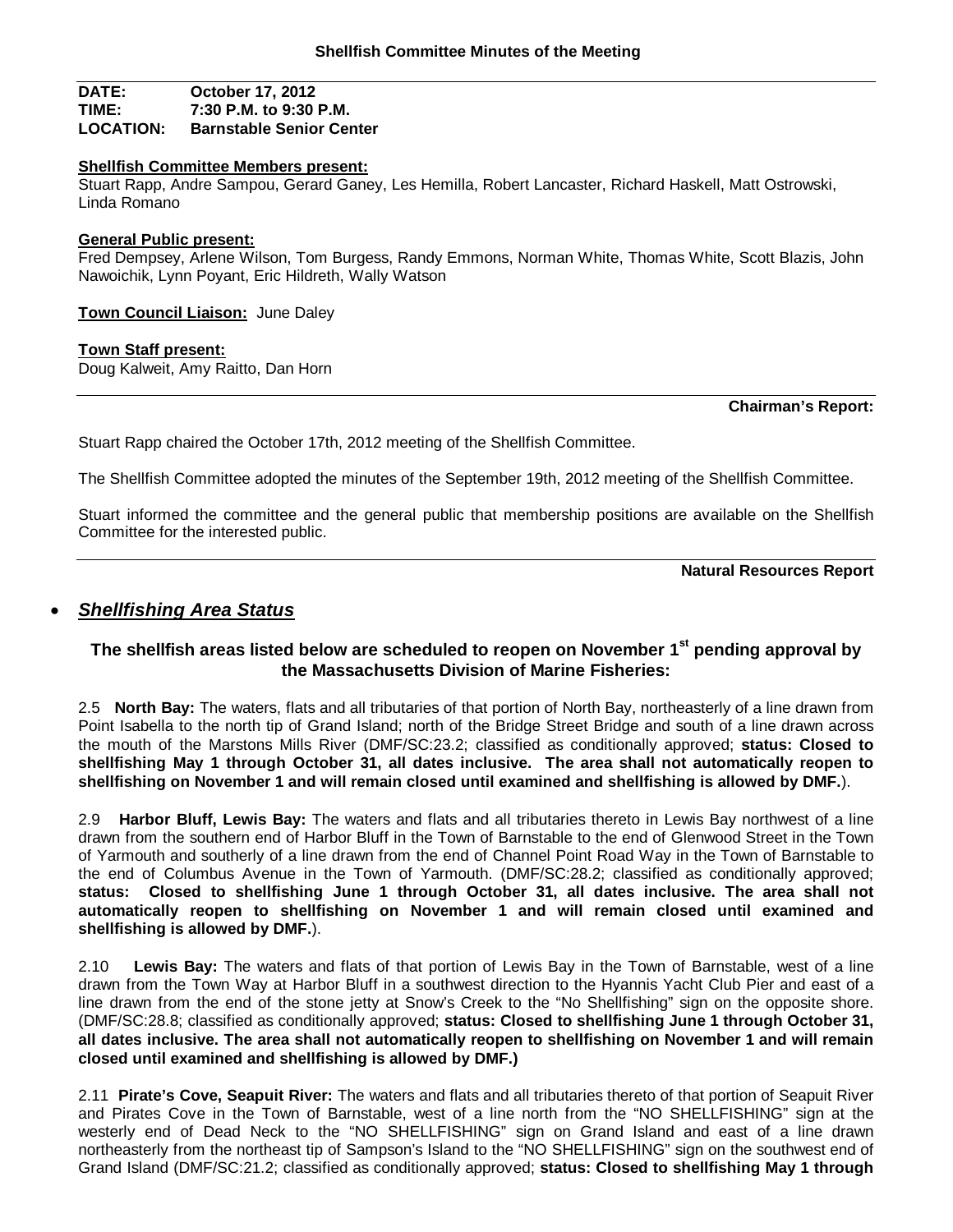#### 2 **October 31, all dates inclusive. The area shall not automatically reopen to shellfishing on November 1 and will remain closed until examined and shellfishing is allowed by DMF.).**

2.12 **Shoestring Bay:** The waters, flats and all tributaries of Shoestring Bay in the Towns of Mashpee and Barnstable, easterly of a line drawn south from the southernmost point of Mashpee Neck to Punkhorn Point; northerly of a line drawn from Punkhorn Point to Ryefield Point and southerly of a line drawn from Simons Narrows Road in the Town of Mashpee to the "Public Way to Water" in the Town of Barnstable. (DMF/SC20.3; classified as conditionally approved; **status: Closed to shellfishing April 1 through October 31, all dates inclusive. The area shall not automatically reopen to shellfishing on January 1 and will remain closed until examined and shellfishing is allowed by DMF.**

# *Scudder Lane Recreational Shellfishing Area Opening*

Effective Saturday**, November 3rd, 2012,** the Scudder Lane Recreational Shellfishing Area in Barnstable Harbor is open for the **recreational** harvest of shellfish, except for a portion(s) of the area defined and marked by yellow buoys, which will remain closed for shellfish propagation project protection and/or scientific research project protection. (For more details see related notices of shellfish management closure for said projects.).

Effective Monday, **April 1, 2013,** the Scudder Lane Recreational Shellfishing Area in Barnstable Harbor is closed to the harvest of all shellfish unless closed sooner for management or public health purposes.

The Scudder Lane Recreational Shellfishing Area extends from the sign post near the beach house west of the Scudder Lane Landing to the Barnstable Yacht Club pier, and extends to the Huckins Island tidal flat.

## **Closed portions of the Scudder Lane Recreational Shellfishing Area for shellfish project protection:**

### **Those portions of the Scudder Lane Recreational Shellfishing Area within an area(s) defined by yellow buoys are indefinitely closed to the harvest of all shellfish.**

The Town of Barnstable Natural Resources Program, Aquacultural Research Corporation of Dennis, Ma., the Southeast Massachusetts Aquaculture Center, Barnstable County, the Division of Marine Fisheries with the assistance of the Barnstable Association for Recreational Shellfishing and Americorps Cape Cod in a cooperative effort are implementing an experimental shellfish propagation project in Barnstable Harbor. The project entails the remote setting of oysters, the nursery culture of juvenile oysters and the eventual seeding of suitable oyster habitats within Barnstable Harbor.

Yellow buoys mark the boundary of the project site. Oyster culture nursery racks and trays are located within the above defined area. Boating, shellfishing and fishing is prohibited within the project site boundary, indefinitely. Please do not jeopardize the project by tampering with the deployed gear and equipment. Abiding by these conditions will insure the integrity of the project equipment and the safety of the public. It is the hope of all those involved in this project that any inconvenience to anyone's use of the public lands and resources in the harbor is compensated by the successful enhancement of the natural resources of the harbor for the benefit of all. Thank you for your cooperation. For more information please contact the Natural Resources Office.

Natural Resources has also deployed predator exclusion netting to protect quahog seed planted in the area, Please do not disturb the project netting or quahogs. Yellow buoys mark the boundaries of the project sites.

# *Oysters*

Effective Saturday, **November 3rd, 2012**, Town of Barnstable waters currently open to the harvest of soft shell clams and quahogs are open for the **recreational** harvest of oysters (The Bay Street Relay Area is scheduled to open November 3<sup>rd</sup>, 2012 pending DMF approval. See "Contaminated Oyster and Quahog Relay Area Openings" below).

Effective Monday, **April 1st, 2013,** the harvest of oysters is prohibited throughout the Town of Barnstable unless closed sooner for management or public health purposes.

**LEGAL SIZE OYSTER:** Minimum legal harvest size is three (3) inches longest length.

**RECREATIONAL HARVEST LIMIT:** Not more than 1/2 peck (5 quarts dry measure) per calendar week.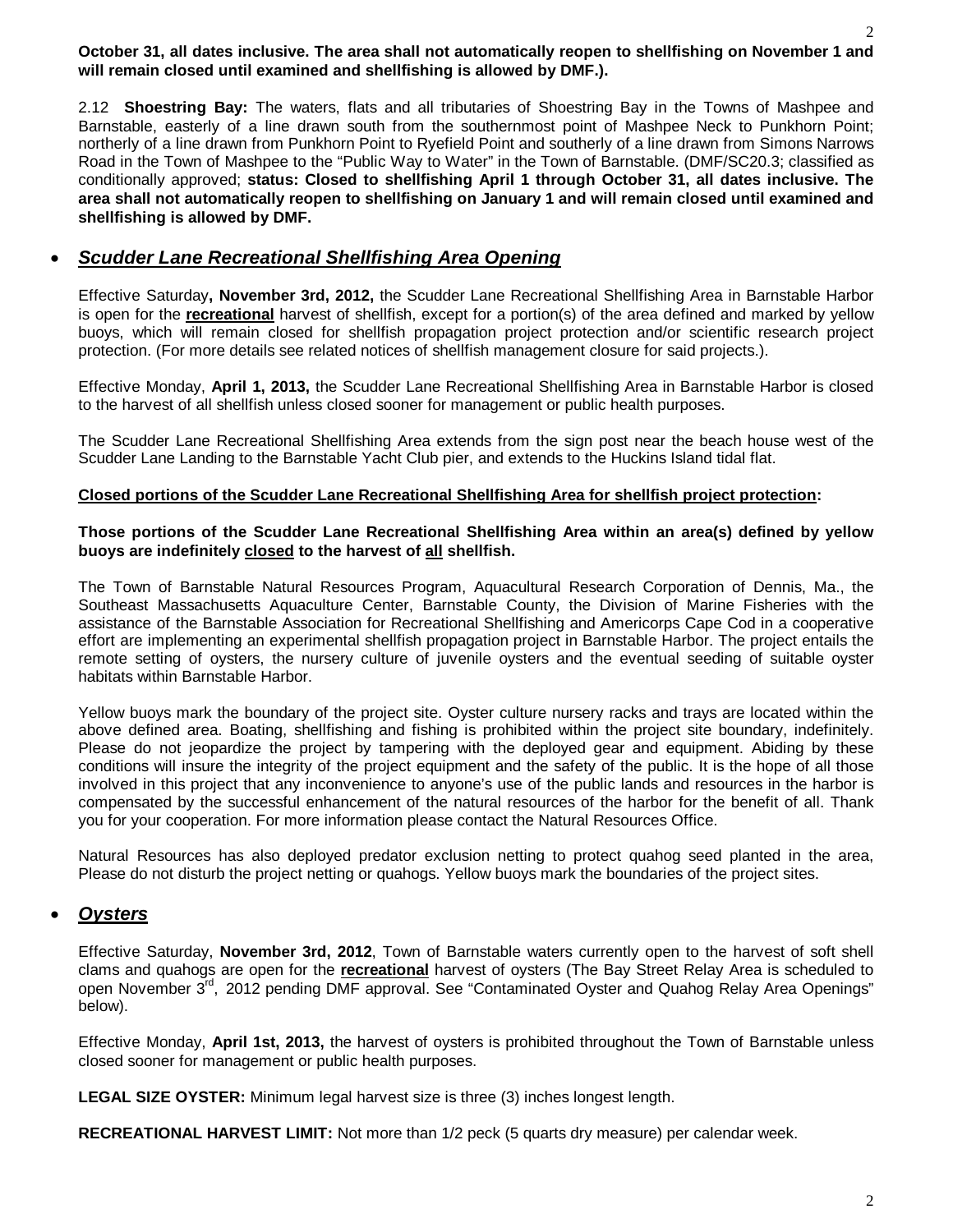**SHELLFISH MANAGEMENT:** The Natural Resources Office reserves the right to prohibit the harvest of shellfish at any time in any area of the Town for management purposes.

## *Scallop Season*

Effective **Sunday, October 28, 2012** scallops may be harvested **recreationally** subject to existing scallop regulations.

Effective **Monday, October 29, 2012** scallops may be harvested **commercially** subject to existing scallop regulations. Harvest by commercial permit on Sunday is prohibited.

### **LEGAL SIZE SCALLOP: CMR 322 6.11**

Prohibition on harvest and possession of seed scallops.

No person shall land or possess scallops without a well-defined growth line and that growth line shall measure at least 10 millimeters from the hinge of the shell.

Exception. Bay Scallops that have a well-defined raised annual growth line located less than 10 millimeters (mm) from the hinge of the shell, shall be lawful to harvest and possess if the shell height is at least 63.5 millimeters or 2.5 inches.

| <b>RECREATIONAL HARVEST LIMIT:</b> | One (1) level tote basket, as defined, per week,<br>may be harvested daily. |
|------------------------------------|-----------------------------------------------------------------------------|
| <b>COMMERCIAL HARVEST LIMIT:</b>   | Not more than four (4) level tote baskets,<br>as defined, per day.          |
| <b>CLOSED SEASON:</b>              | April 1 to opening date in October or November<br>as regulated by the Town. |

## *Contaminated Oyster and Quahog Relay Area Openings:*

**The area listed below is scheduled to reopen on November 1st, 2012 pending approval by the Massachusetts Division of Marine Fisheries, subject to state and local rules and regulations.**

North Bay:

**North Bay Relay Area (DMF/SC23.22)** The North Bay Relay Area is defined as: the waters, flats and shoreline of that portion of North Bay from the pier at 79 Sand Point Road to the pier at 86 Sand Point Road extending to the navigational channel at the northern entrance to Cotuit Bay and to the offshore sign/buoys in North Bay.

### **The areas listed below are scheduled to reopen on November 3rd, 2012 pending approval by the Massachusetts Division of Marine Fisheries, subject to state and local rules and regulations.**

West Bay:

The **Wianno Oyster Area (DMF/SC22.24)** is defined as: the waters and flats of that portion of West Bay between the signs at #141 Eel River Road and #239 Eel River Road and seaward for 150 ft.

**Effective until Wednesday, January 2rd, 2013, commercial shellfishing is prohibited within the Bay Street Relay Area.**

### North Bay:

The **Bay Street Relay Area (DMF/SC23.20)** is defined as: the waters, flats and tributaries of that portion of North Bay from the Town landing at Bay Street to the sign at the tip of the salt marsh at 237 Seapuit Road and extending to the offshore sign/buoys.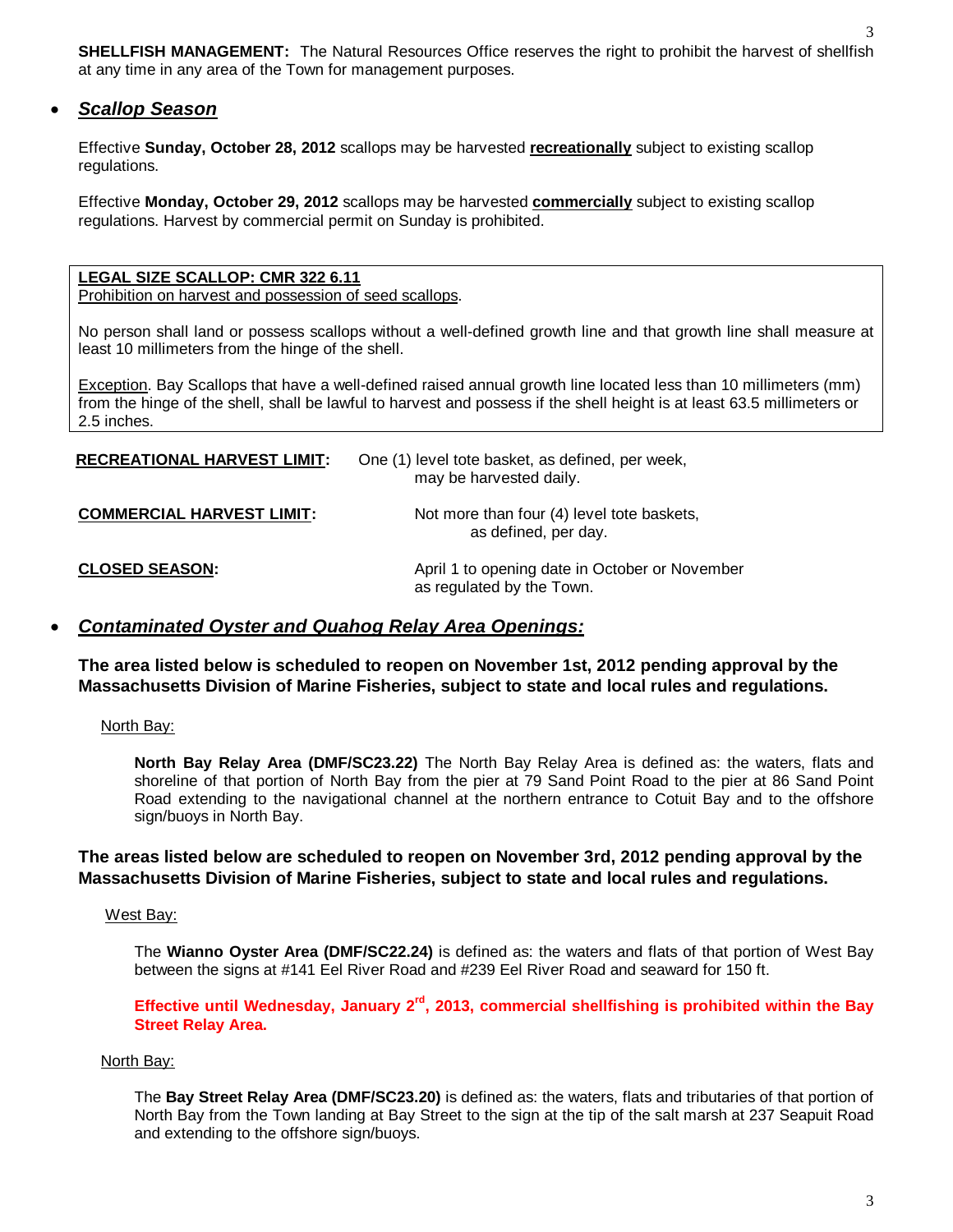# *West Bay Recreational Shellfishing Area Closure:*

# **TOWN OF BARNSTABLE SHELLFISH MANAGEMENT CLOSURE UNDER THE AUTHORITY OF BARNSTABLE SHELLFISH REGULATION 407-8G and 407-15F**

## **CLOSED PORTION OF WEST BAY FOR QUAHOG SEED PROTECTION:**

Effective **Saturday, November 3rd, 2012** The West Bay Recreational Shellfishing Area as defined is closed to the harvest of all shellfish and seaworms.

## **West Bay:**

The **West Bay Recreational Shellfishing Area (DMF/SC 22.11)** is defined as the waters, flats and shoreline within an area beginning from the West Bay Landing at Bridge Street to the Wianno Yacht Club pier to the "NR / No Shellfishing" sign/buoys located offshore.

# *Shellfish Propagation Revolving Fund and Shellfish Licenses*

Doug Kalweit presented an update of the following fund and shellfish license status.

The Shellfish Propagation Revolving Fund Status as of 10/17/2012 Balance: \$154,904.41 Expenditures: \$27,007.00 Encumbered: \$1,363

Resident Recreational Licenses issued: 2,207 Non-Resident Recreational Licenses issued: 160 Commercial Shellfish Licenses issued: 47

### **Piers, Dredging and Shellfish Habitat Issues:**

The Shellfish Committee reviewed the following proposed pier application (N.O.I.):

**Applicant:** George and Kristen Williams Haseotes

Application: Construction of pile supported timber pier with ramp, float and jet ski storage.

Location: 218 Long Beach Road, Centerville, MA 02632, Map 205 / Parcel 3.

The applicant's representative, Arlene Wilson, presented details of the application. The Shellfish Committee had no objections to the application.

#### **New Business**

Members of the Cotuit-Santuit Civic Association made a presentation regarding observed incidents of nonresidents shellfishing in Town waters without a Town of Barnstable Shellfish license. The Shellfish Committee and the general public discussed Native American shellfishing activity in the Town of Barnstable. Many expressed their concern and displeasure with the alleged excessive taking of shellfish. MEA staff noted that the current agreement with the local Native Americans is that Native Americans are allowed to harvest shellfish equivalent to the commercial limit. Stuart noted that the concept of "sustenance" in respect to these issues needs to be reviewed and defined.

Natural Resources Office submitted proposed amendments to the Town of Barnstable Shellfish, Eel, Herring and Aquaculture Regulations and proposed changes to the Town of Barnstable Shellfish Ordinances Chapter 1; Article 1; Section 5 and Fine Schedule. The proposed amendments pertain to regulations: 407-5:A(11), 407-6:G, 407-8:B, 407-15:B, 407-39:A, 407-62.

The proposed amendment to the fine schedule is: